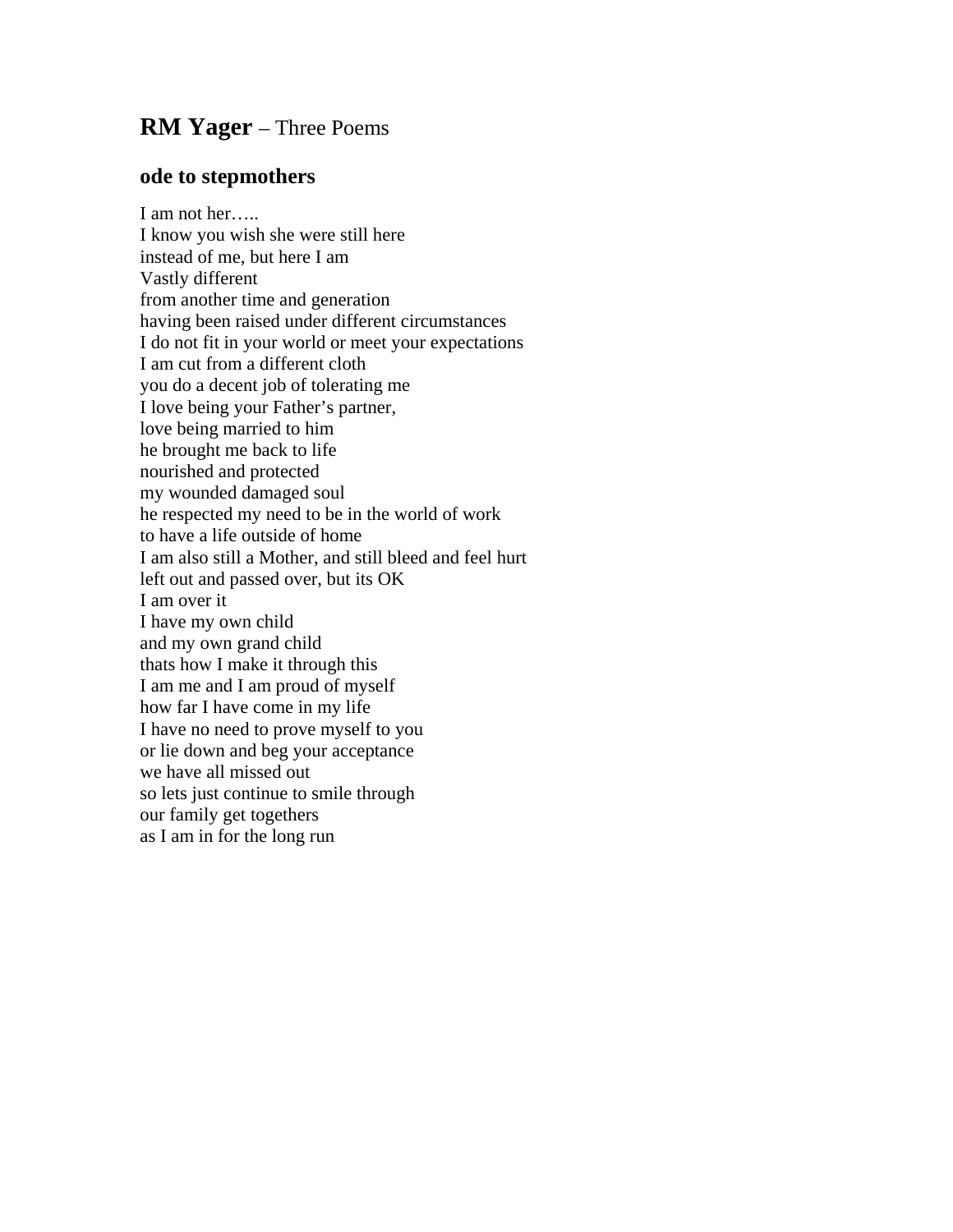## **A Pedestal for a Grand Dame**

You were a dying breed you know, Your class and elegance Washed away in the soft rain I walked in your showers of goodness Fighting to drink you in Knowing I would never get my fill Your demeanors your gestures I wanted to sew them onto my body Your voice,I wanted to sear it into my brain Never to forget its rhythm, the perfect pauses, the inflections

your soothing words that rubbed upon me like balm when I was hurting, burning or sad the treasure of your laugh like a large beautiful seashell I hold you to my ears and only you could hear me the way I needed to be heard your hands, I want to cast them in gold never to forget how strong and warm they were how often they held me pointed me in the right direction wiped my tears Your eyes, that saw my world and felt my pain I so much wanted them to stay open forever So I could still see you.

## **At my Age**

the idea of "just go along with it, to get along" just doesn't cut it reminds me too much of Germany during the Holocaust